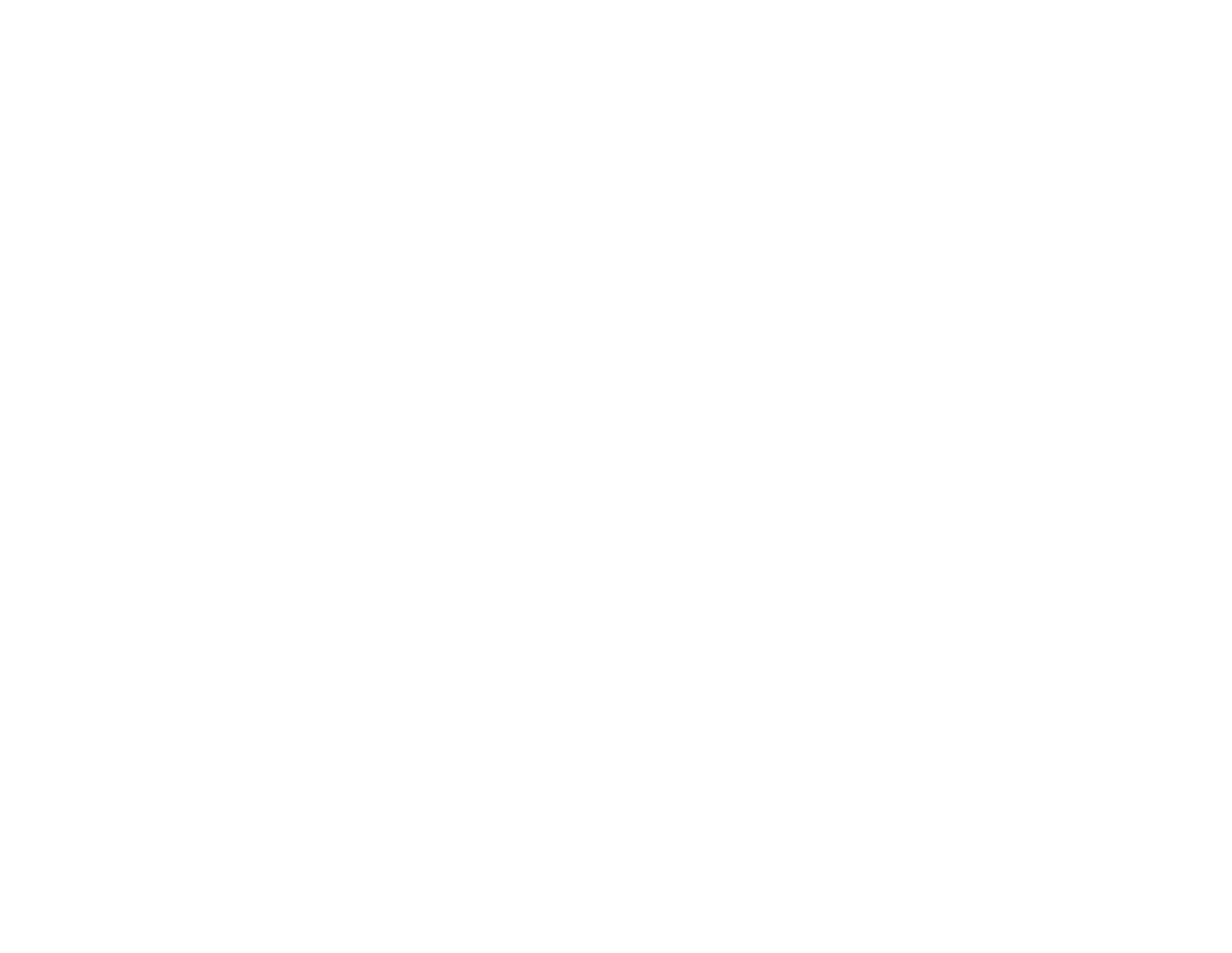# **SRP-5 SMART REFRIGERATION PANEL**





**SINGLE WIRE** COMMUNICATION

#### **FEATURES:**

- 6 LED Backlit Icons
- 3 x 7-Segment Displays
- Operating Temperature: 0-80°C (32-176°F)

#### **BENEFITS:**

- Durable and reliable.
- Simple, inexpensive installation.
- Requires minimal panel space.
- Fast, convenient user-interface.
- Fully-encapsulated for maximum protection in harsh environments
- Low power consumption.
- Easily upgradeable and scaleable.

#### **DIMENSIONS:**

1.42"W x 3.19"L x 0.5"D

#### **WARRANTY:**

Every Renau product is thoroughly tested at numerous stages of production and comes with an extended three (3) year warranty.

#### **WIDE RANGE OF APPLICATIONS:**

Ideal for commercial foodservice equipment such as ovens, food warming/holding cabinets, fryers, refrigeration equipment, steamers, industrial machines, and more.

**Command** complete control in your kitchen with Renau's Single Wire **C** Communication SRP-5 Smart Refrigeration Panel Module. With our custom-C tailored controller, anything you can imagine, we can control. Specifically ta designed with the food industry and refrigeration applications in mind, Renau's de SRP-5 Smart Refrigeration Panel Module combines with any of our Hybrid SR Micro Controllers to easily adapt to any situation your kitchen equipment, M refrigeration, or foodservice application requires. re

With a slim, contemporary design, the SRP-5 is an extremely compact, intuitive W display interface device that is aesthetically pleasing and can be placed virtually di anywhere on your industrial equipment. It is the only refrigeration module an offered by any control manufacturer to measure only 1/2" in depth.

Using Renau's Single Wire Communication Network, the SRP-5 connects to U Renau's compact, patented Hybrid Micro Control Series process controllers to R power even the most intensive and demanding applications. Operators and po customers see a sleek, elegant display that can be mounted anywhere on the cu appliance, from door panels and edges to frames and more, eliminating ap expensive, complicated harnesses while keeping the process controller out of sight within the controlled equipment.

Energy efficiency comes from the unique design and custom programming of the SRP-5. Low voltage operation saves energy costs and eliminates the need to bring high voltage to the front of your industrial appliance.

The easy-to-use interface simplifies operator training and reduces the amount of time necessary to carry out processes. With six bright, LED backlit icons and a very easy-to-use push-button interface, the SRP-5 can fit any application.

Despite its small size, fully-customizable warning lights alert operators to any errors or potential problems, while built-in fault detection quickly and clearly identifies the cause of the error, cutting down on both valuable troubleshooting time and food waste.

Easily upgradeable and fully reprogrammable, each of our process controllers allows recipe menus and system configurations to be quickly updated through the mediation of Renau's Universal Host Adaptor (UHA) and custom Windowsbased software. When it comes time to update the system, simply save the desired file onto a USB flash drive and reprogram the process controller with the use of a Renau UHA Series Adaptor. Once the process controller is updated, the SRP-5 will automatically have access to the latest programming.

Designed with the foodservice industry's harsh environments and the unique requirements of refrigeration applications specifically in mind, the SRP-5 is fully encapsulated for outstanding protection from extreme temperatures, humidity, and shock. Designed and manufactured in the USA, all Renau products are rigorously tested and come with an extended three year warranty.



**9309 Deering Ave. Chatsworth, CA 91311 USA Phone: (888) 341-9500 Fax: (818) 341-8063**

**www.renau.com info@renau.com** *"We do more than design. We invent"*



Specifications are subject to change without notice. The products manufactured by RENAU are protected under one or more of the following U.S. Patents: 6,850,850 6,816,670 6,636,772 6,546,944 6,214,239 5,835,993 4,943,706 4,849,098 and other patents pending. Designed and manufactured in the U.S.A.

© Renau Corporation